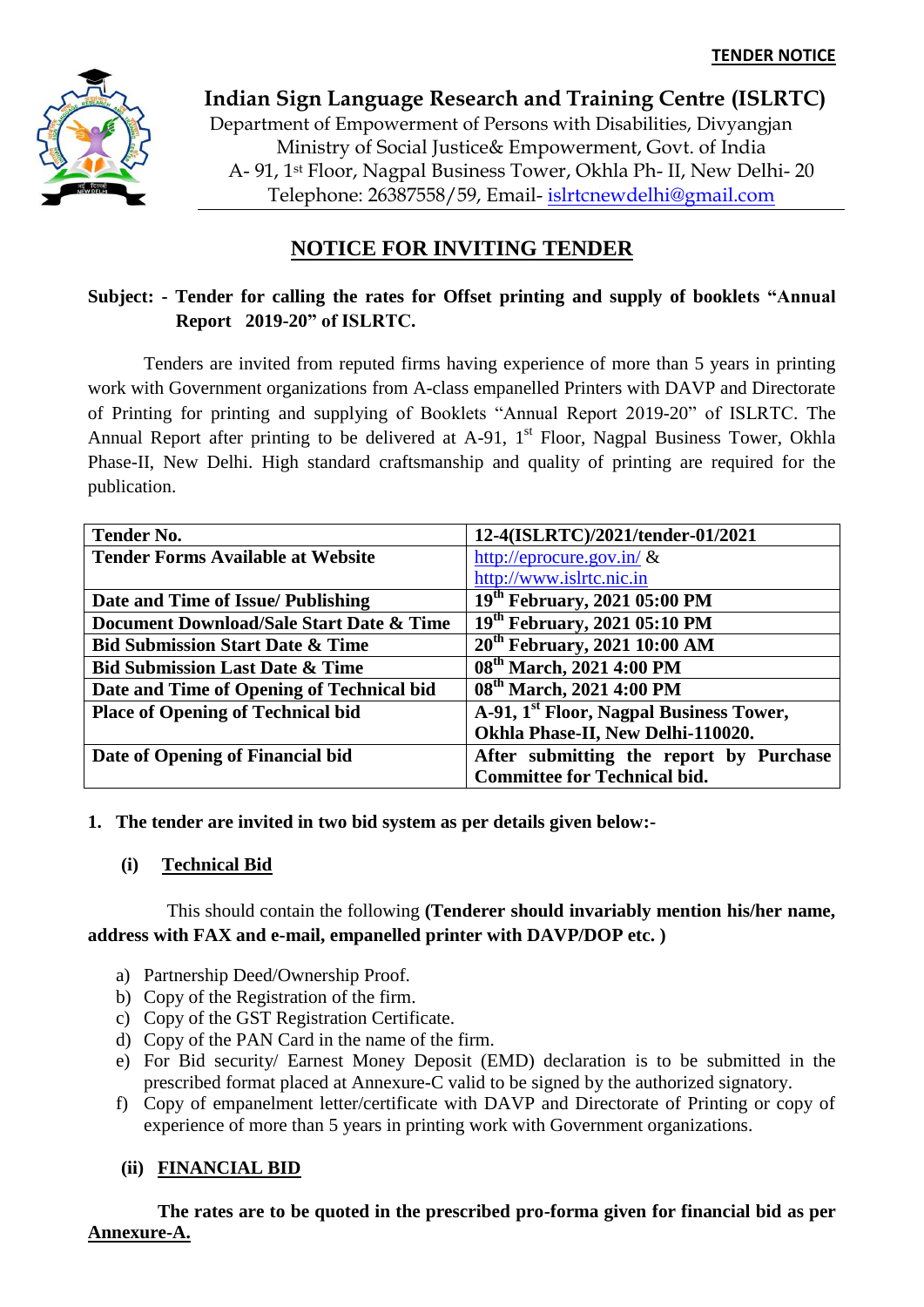## **2. Instructions to Bidders:-**

- i) The eligible contractors should submit their bids **on or before 08th March, 2021 till 4:00 PM preferably by Speed Post** to Indian Sign Language Research and Training Centre, A-91, 1st Floor, Nagpal Business Tower, Okhla Phase-II, New Delhi – 110020.
- ii) The technical bid and financial bid should be in a cover duly super-scribed as the tender notice **(Part-A-Technical and Part-B-Financial).** Both the envelope i.e. Part-A-Technical and Part-B-Financial shall be in a sealed envelope and to be put in a single cover envelope and super-scribed as "Tender No ............ dt ............... due on ................ for ................... item ................... .
- iii) **Material for Reproduction :-** The matter will be provided in MS Word both in English & Hindi. The Printer should have adequate Technical man-power/staff to handle typing, page setting, proof reading and corrections in Hindi and English. The Printer should produce first proof within one week and subsequent, i.e. second or third proof within three days (Hindi & English simultaneously). Transportation/ Delivery cost whatsoever will be borne by the vendor.
- iv) Time Schedule for Delivery of Annual Report: This is a **time bound job.** The printed booklets are required to be delivered at  $A-91$ ,  $1<sup>st</sup>$  Floor, Nagpal Business Tower, Okhla Phase-II, New Delhi **within 5 days after the final print order. Transportation cost whatsoever will be borne by the vendor.**
- v) **Mode of Payment:-** Payment will be made through NEFT/ PFMS against the Invoice submitted by selected printing firm within 15 working days of receipt of the Annual Reports at the ISLRTC, New Delhi subject to the items delivered as per the required specification and as per the terms and conditions of the tender.
- vi) If Goods and Service Tax is required to be paid by the Institute, it should be mentioned separately and clearly in the quotations to be submitted by you with your GST Number.
- vii) All the documents in support of eligibility criteria are also to be enclosed alongwith Technical bid. **The Tenderers are advised in their own interest to submit the desired papers/documents with their bids failing which their bids may be declared nonresponsive.**
- viii) Sample of the publication can be seen on any working days, between 10.30 AM to 5.00 PM in the office of the Room No. 15, A-91,  $1<sup>st</sup>$  Floor, Nagpal Business Tower, Okhla Phase-II, New Delhi-110020 upto  $7<sup>th</sup>$  March, 2021.
- ix) For Bid security/ Earnest Money Deposit (EMD) declaration in the prescribed format **(Annexure-C)** valid for 90 days is to be submitted duly signed by the authorized signatory. If the Bidder withdraw and modifies their bids during the period of validity they will be suspended for a period of 3 years.
- x) In the event of a tie among two or more bidders having quoted the same price, the firm having more experience firstly and then their turnover for previous year secondly will be considered. Necessary documents for the same should be kept available.
- xi) Performance Security Deposit: The successful bidder will submit Performance Deposit of an amount of 3% of the final tender value towards the end of "Specifications of the work" of Notice for Inviting Tender.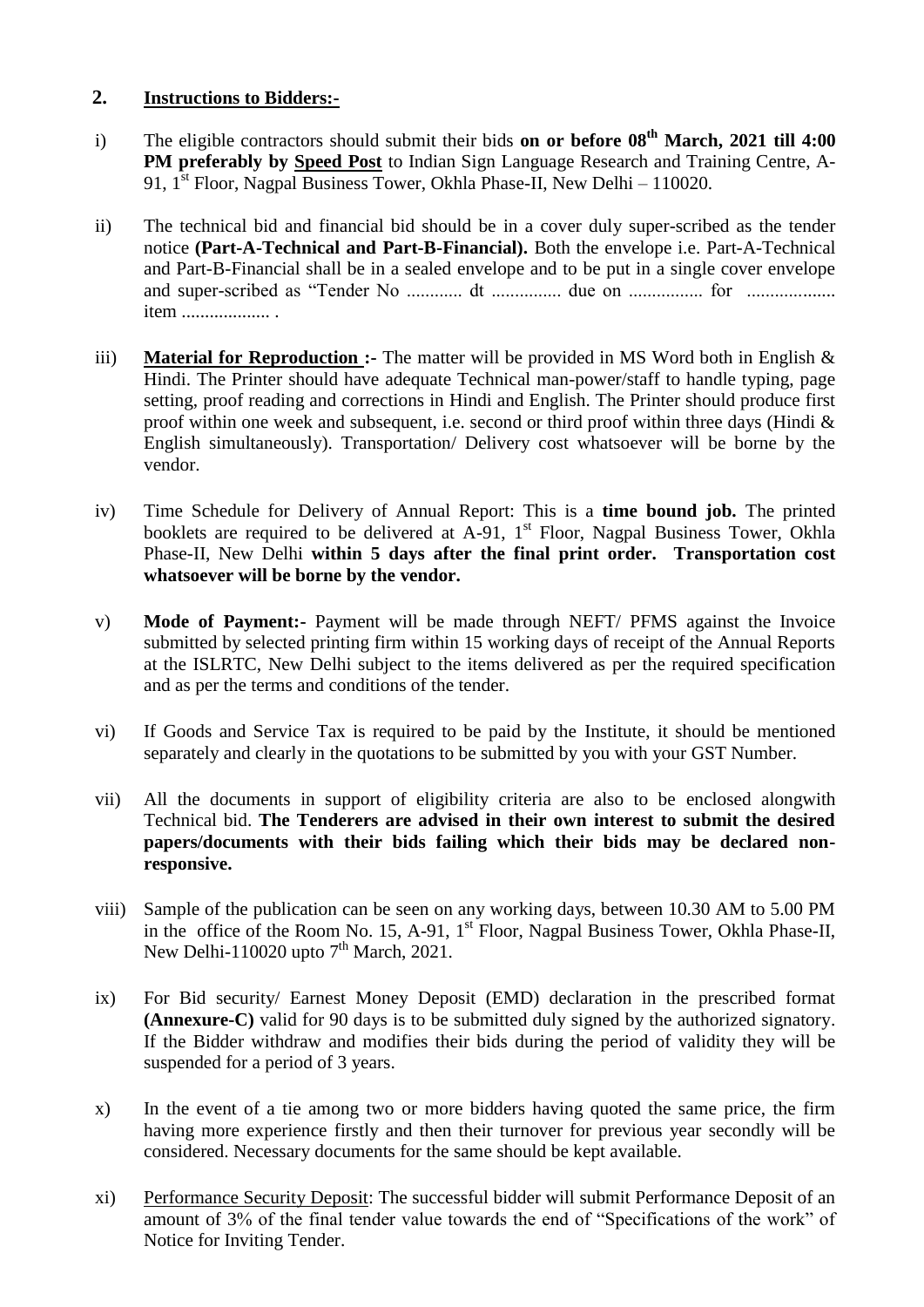xii) The vendor printer have their own facility for printing and own Designer / Required Manpower for Printing and Binding regularly available at his workplace. The agency should be in a position to undertake the assignment even on holidays and at odd hours, if required. To clarify the infrastructure the technical Committee of the Centre may visit to the workplace of the printing agency in any working day and based on their report the financial bid will be opened.

## **So printing agency should ensure that they should have the following Infrastructure at their own workplace:**

- a) Own printing facility at workplace
- b) Required manpower to operate the printing machine
- c) Binder
- d) Computer system with appropriate software
- e) Trained Designer should be well concerned Designing and formatting book with both English and Hindi.

In case any of the above facility not available, the printing agency will not be considered for further process.

xiii) Since it is a time bound task the agency should be a in a position to get the task completed if required on Sundays/ holidays.

## **3. Terms and Conditions of the tender:-**

- a) Technical bid shall be opened first and only those who qualify inspection shall participate in the financial bid.
- b) Incomplete or conditional tenders will not be entertained. The Institute's reserves the right to accept or reject any tender, in whole or in part thereof without assigning/specifying any reason thereof.
- c) The acceptance of tender, will rest with the Centre, who does not bind himself to accept the lowest tender and reserve to himself the authority to reject/cancel the tender at any time/stage or relax/amend/withdraw any of the terms and conditions contained in the tender documents without assigning any reason thereof. Any enquiry, after submission of the bid shall not be entertained. In case of withdrawal of bid, the firm will be suspended for a period of 3 years.
- d) The bid shall remain open for acceptance for a period of 90 days from the date of receipt.
- e) Director, ISLRTC, New Delhi, shall not be liable for postal delays. The incomplete tenders or the tenders received after due date will not be considered.
- f) If a bidder withdraws or amends the bid/tender or impairs or derogates from the tender in any respect during the period of bid, or in case successful bidder fails to accept order within the stipulated period. If they withdraw or modified their bids during the period of validity they will be suspended for a period of 3 years.
- g) The firms intending to participate in the tender process with their offer of tender are expected and also advised to read and understand fully the terms and conditions of the contract as detailed out in the foregoing paragraphs before sending their tender, as no change or violation of the aforesaid terms and conditions shall be permissible once the tender is accepted by this Institute.
- h) Any deviation from the quality of paper, printing, binding and damaged supply may attract heavy penalties to be decided by Institute. The Institute keeps the right to reject the entire or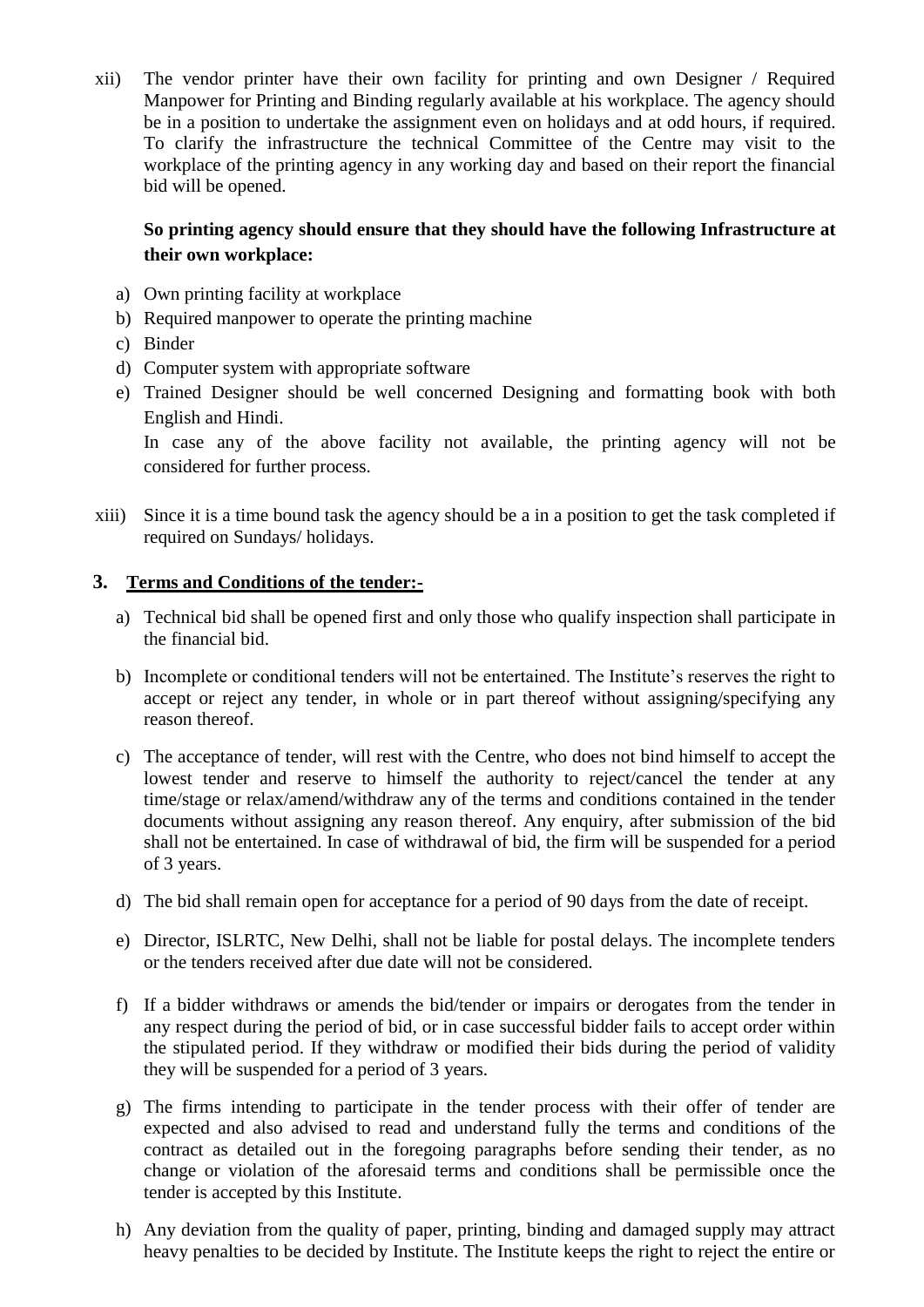part supply of defected material which is not found satisfactory as per demand. In such cases Department shall be entitled to get the work done from elsewhere and recover the consequential loss sustain from the firm for getting the work done either through other firm or the firms selected through the process afresh. The firm will have to ensure the safety of printed material during binding, packing & delivery.

- i) Rate(s) shall be quoted in **INR** only and of all inclusive i.e. inclusive of materials, loading, unloading, packing, unpacking, delivery, transportation, supply, installation, testing, commissioning, labour, toll, parking, incidental, & any other charges and should be in Indian Rupees. However, all the pricing components to be shown separately in the Offer. Charges of GST shall be shown separately. Quoted Rate shall be fixed and price escalation shall not be accepted under any circumstances.
- j) Firms backing out after participating in the tendering process or unable to maintain the timeline shall be liable for black listing from Directorate of Printing & will be suspended by the Centre for 3 years.
- k) Conditional rates or terms attached with rates will not be accepted and all such rates will be rejected out rightly.
- l) All the disputes are subject to the Arbitration of this Institute.

## **4. Schedule of Requirements:-**

Time Schedule for Delivery of Annual Report: This is a **time bound job.** The printed booklets are required to be delivered at A-91, 1<sup>st</sup> Floor, Nagpal Business Tower, Okhla Phase-II, New Delhi **within 5 days after the final print order. Transportation/ Delivery cost whatsoever will be borne by the Vendor.**

| S.No. | <b>Name of Publication</b> | <b>Printing of Booklets Annual Report 2019-20</b>                  |
|-------|----------------------------|--------------------------------------------------------------------|
| 1.    | <b>Size</b>                | Book Size: 8.12" x 11.5"                                           |
| 2.    | No. of pages               | 56 pages (The cost of increased/decreased pages will be charged on |
|       |                            | pro-data basis)                                                    |
| 3.    | No. of Copies              | 50 in English and 50 in Hindi                                      |
| 4.    | Text                       | Four colour printing on 130 Imported Art Paper (Matt finish)       |
| 5.    | Cover                      | Four colour printing on 300 GSM Imported Art Card with Thermal     |
|       |                            | Gloss Lamination.                                                  |
| 6.    | Fabrication                | Central Stitching with thermal lamination on the cover             |
| 7.    | Material for reproduction  | The matter for printing will be provided in soft copy (MS word)    |
|       |                            | along with hard copy.                                              |

#### **5. The details of Specifications of Booklets Annual Report 2019-20 is as follows:-**

The documents are also available in the Website of this Department at CPP Portal.

**Deputy Director (Admin)**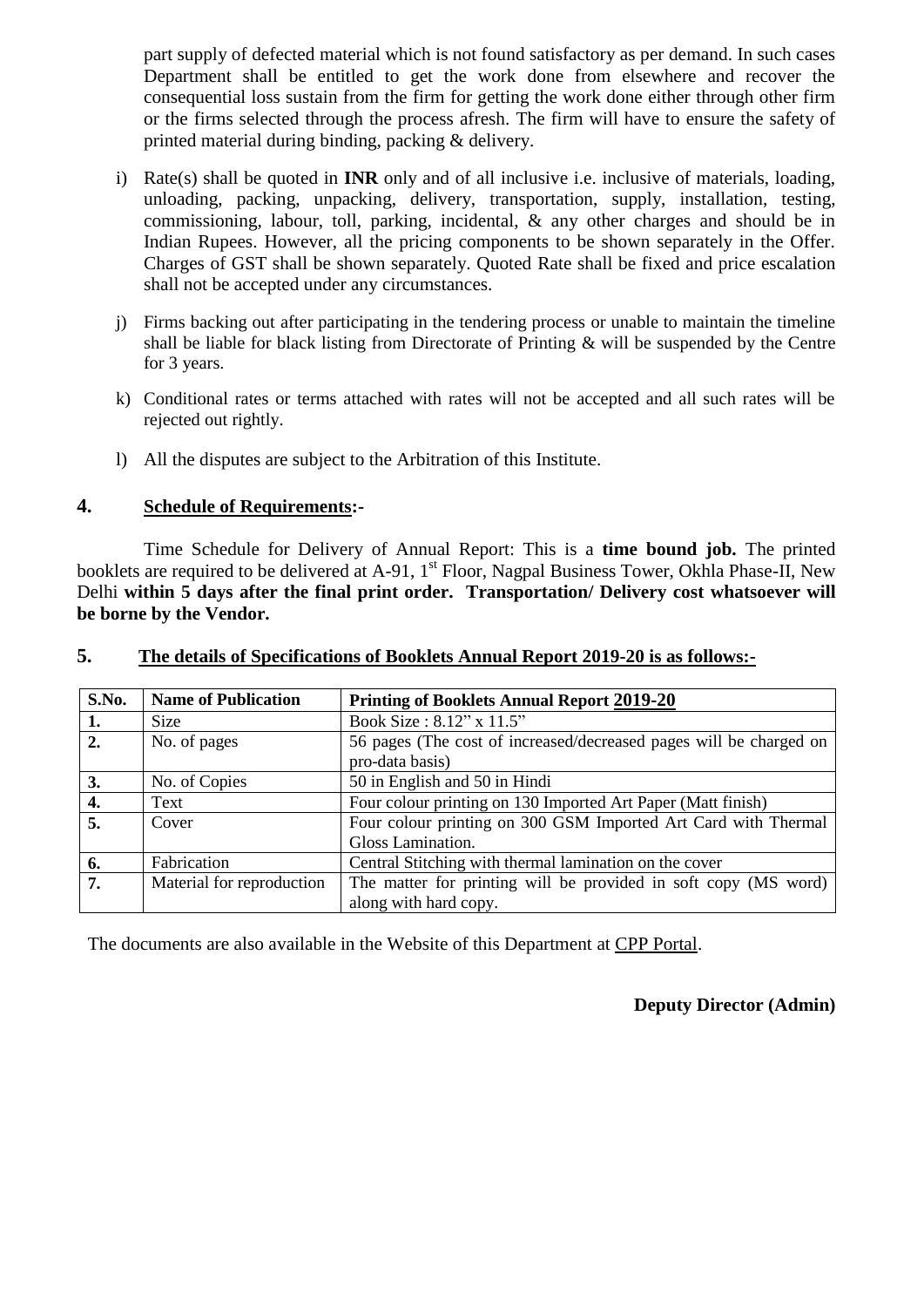#### **Format of Financial Bid**

(on firm's letter head)

| S.No. | Description of Work                                                | Rates per page with packing and<br>delivery charges. (Exclusive of<br><b>GST</b> |
|-------|--------------------------------------------------------------------|----------------------------------------------------------------------------------|
|       |                                                                    | <b>Rates for Offset Print per page</b>                                           |
|       | Printing of Booklets Annual Report, 2019-20<br>(English and Hindi) |                                                                                  |

Date: \_\_\_\_\_\_\_\_\_\_

(To be signed by the authorized signatory of the firm with seal of the firm)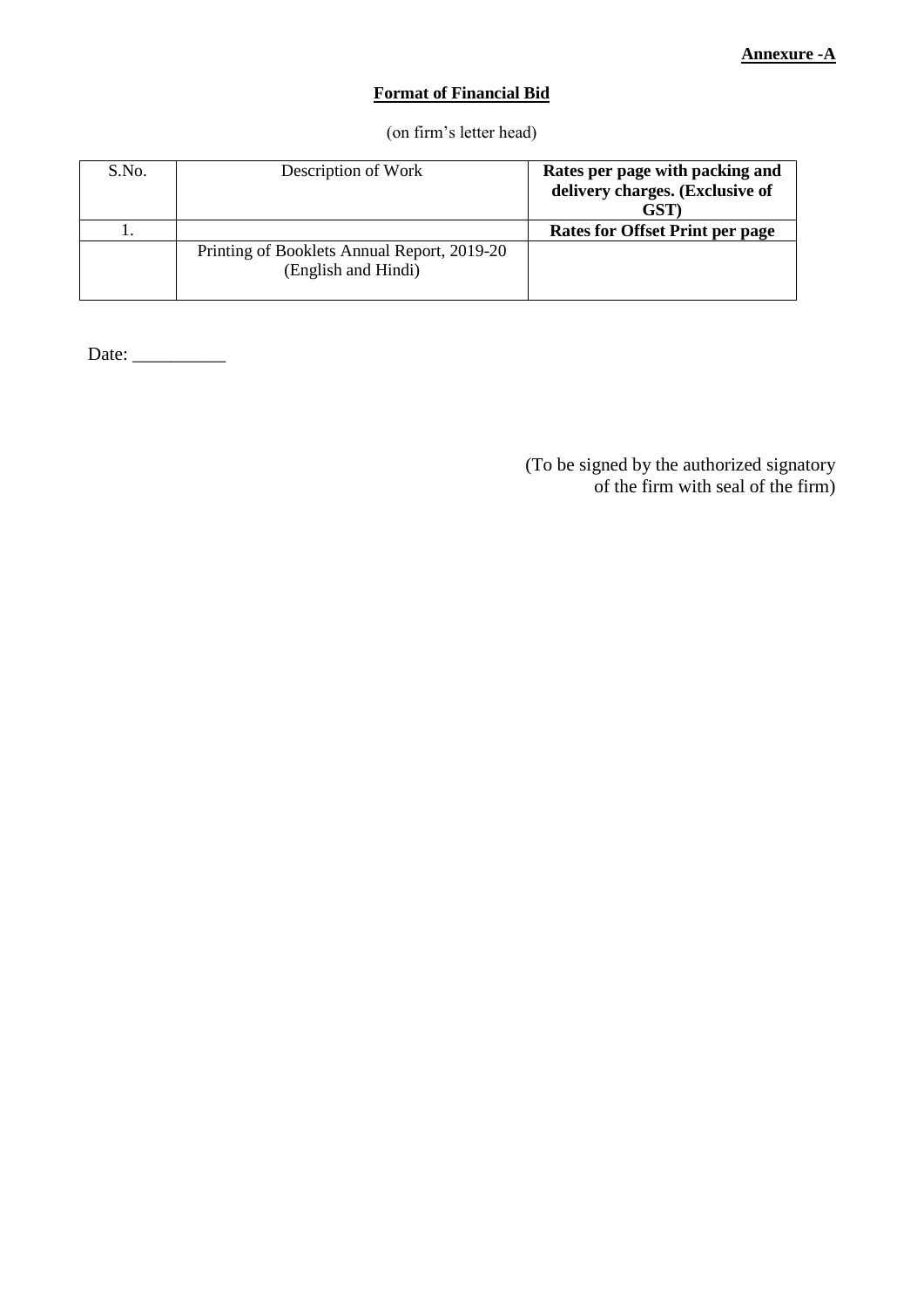#### **ANNEXURE – B**

## **DECLARATION**

It is declared that our firm namely  $M/s$ 

has not been blacklisted by any Ministry, Department, Public Sector Undertaking or Autonomous Body under Government of India.

\_\_\_\_\_\_\_\_\_\_\_\_\_\_\_\_\_\_\_\_\_\_\_\_\_\_\_\_\_\_\_\_\_\_\_\_\_\_\_\_\_\_\_\_\_\_\_\_\_\_\_\_\_\_\_\_\_\_\_\_\_\_\_\_\_\_\_\_\_\_\_\_\_\_\_\_\_\_\_\_

(To be signed by the authorized signatory Of the firm with seal of the firm)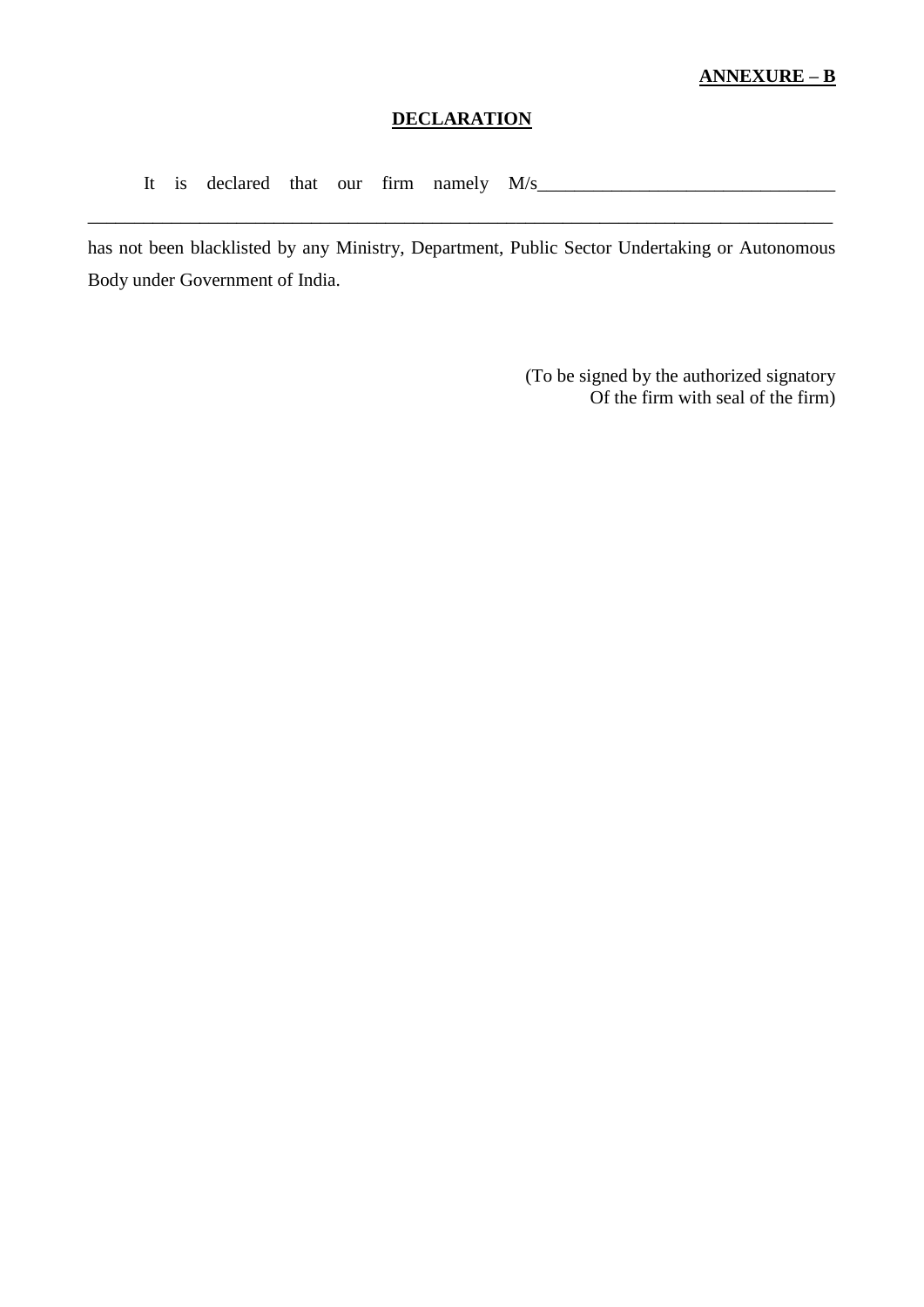#### **Annexure-C**

## **Bid Security Declaration form**

Date: Tender No.

To (insert complete name and address of the purchaser)

I/We. The undersigned, declare that:

I/We understand that, according to your conditions, bids must be supported by a Bid Securing Declaration.

I/We accept that I/We may be disqualified from bidding for any contract with you for a period of three years from the date of notification if I am /We are in a breach of any obligation under the bid conditions, because I/We

a) have withdrawn/modified/amended, impairs or derogates from the tender, my/our Bid during the period of bid validity specified in the form of Bid; or

b) having been notified of the acceptance of our Bid by the purchaser during the period of bid validity (i) fail or refuse to execute the contract, if required, or (ii) fail or refuse to furnish the Performance Security, in accordance with the Instructions to Bidders.

I/We understand this Bid Securing Declaration shall cease to be valid if I am/we are not the successful Bidder, upon the earlier of (i) the receipt of your notification of the name of the successful Bidder; or (ii) thirty days after the expiration of the validity of my/our Bid.

Signed: (insert signature of person whose name and capacity are shown)

in the capacity of (insert legal capacity of person signing the Bid Securing Declaration) Name: (insert complete name of person signing he Bid Securing Declaration)

```
Duly authorized to sign the bid for an on behalf of (insert complete name of 
Bidder) Dated on day of (insert date of signing)
Corporate Seal (where appropriate)
```